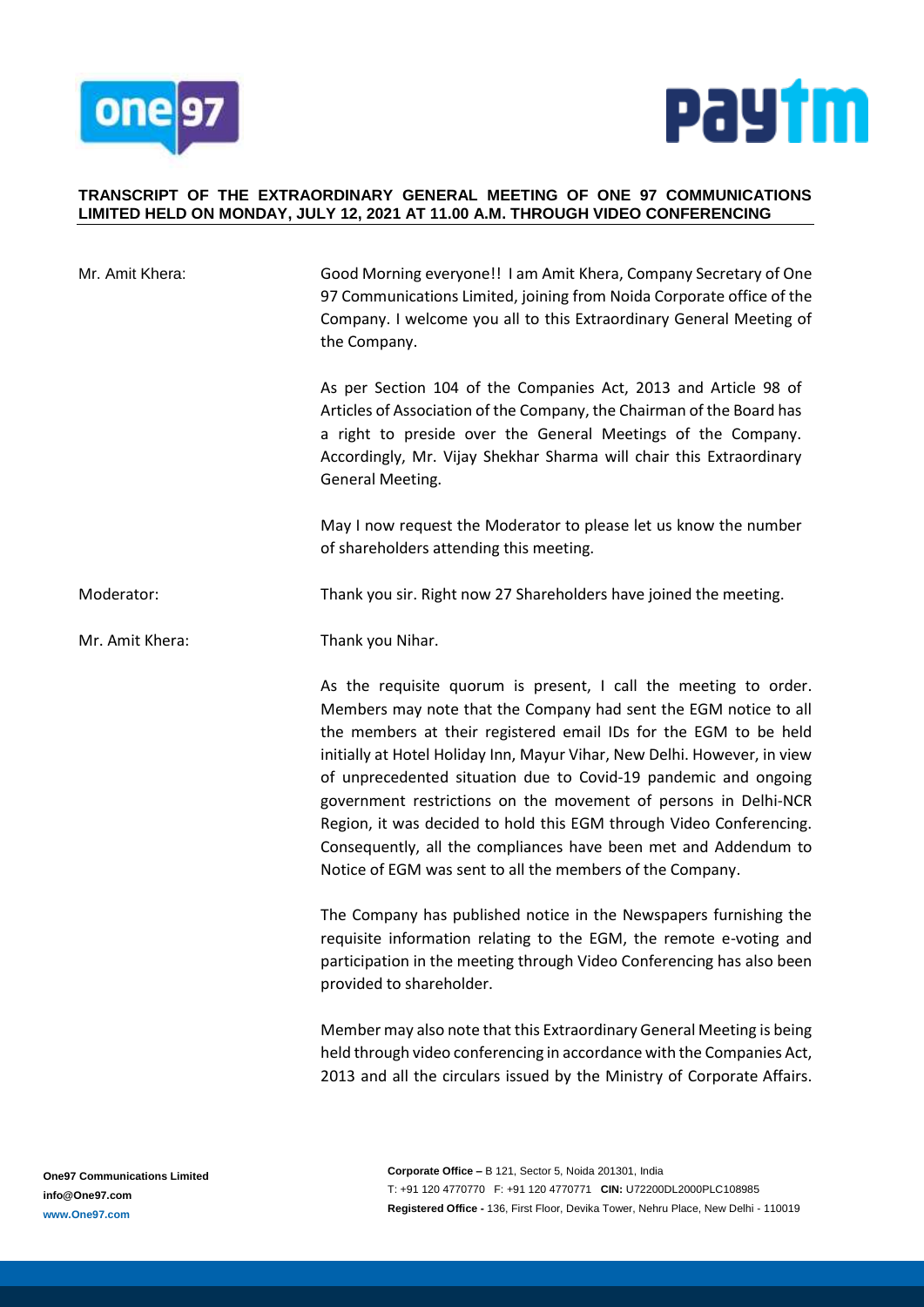



The joining has been allowed to all the members on a first-come-firstserved basis.

All the members joining this meeting are by default placed on mute mode to avoid any background noise disturbance and to ensure smooth and seamless conduct of the meeting.

Before we start this meeting, I request my co-panelists on the video conferencing to introduce themselves.

We have Chairman of the Board and the Company, Managing Director, Mr. Vijay Shekhar Sharma

May I now request, Mr. Vijay Shekhar Sharma, Chairman to please introduce himself.

- Mr. Vijay Shekhar Sharma: Hi. Good Morning everyone. Good to see you all. My name is Vijay Shekhar Sharma and I am joining this meeting from my residence in New Delhi. I am the Managing Director and Chairman of One 97 Communications Limited. Thank You.
- Mr. Amit Khera: Thank you Vijay. May I now request, Ms. Pallavi Shardul Shroff who is also fulfilling our requirement of Independent Director to introduce herself.
- Ms. Pallavi Shardul Shroff: Hello everyone. Good Morning! I am Pallavi Shardul Shroff, I am an Independent Director of the Board of One 97 Communications Ltd. I also represent the Audit Committee as well as Stakeholders Relationship Committee of which I am the Chairperson. I am attending this meeting from my residence at New Delhi. Nobody has access to this meeting.
- Mr. Amit Khera: Thank you Mrs. Shroff. May I now request Mr. Madhur Deora to introduce himself.
- Mr. Madhur Deora: Hello everyone. I am Madhur Deora. I am President and Group Chief Financial Officer of One97 Communications Limited. I am attending this meeting from my residence in Mumbai.
- Mr. Amit Khera: Thank You Madhur. May I now request Mr. Vikas Garg to introduce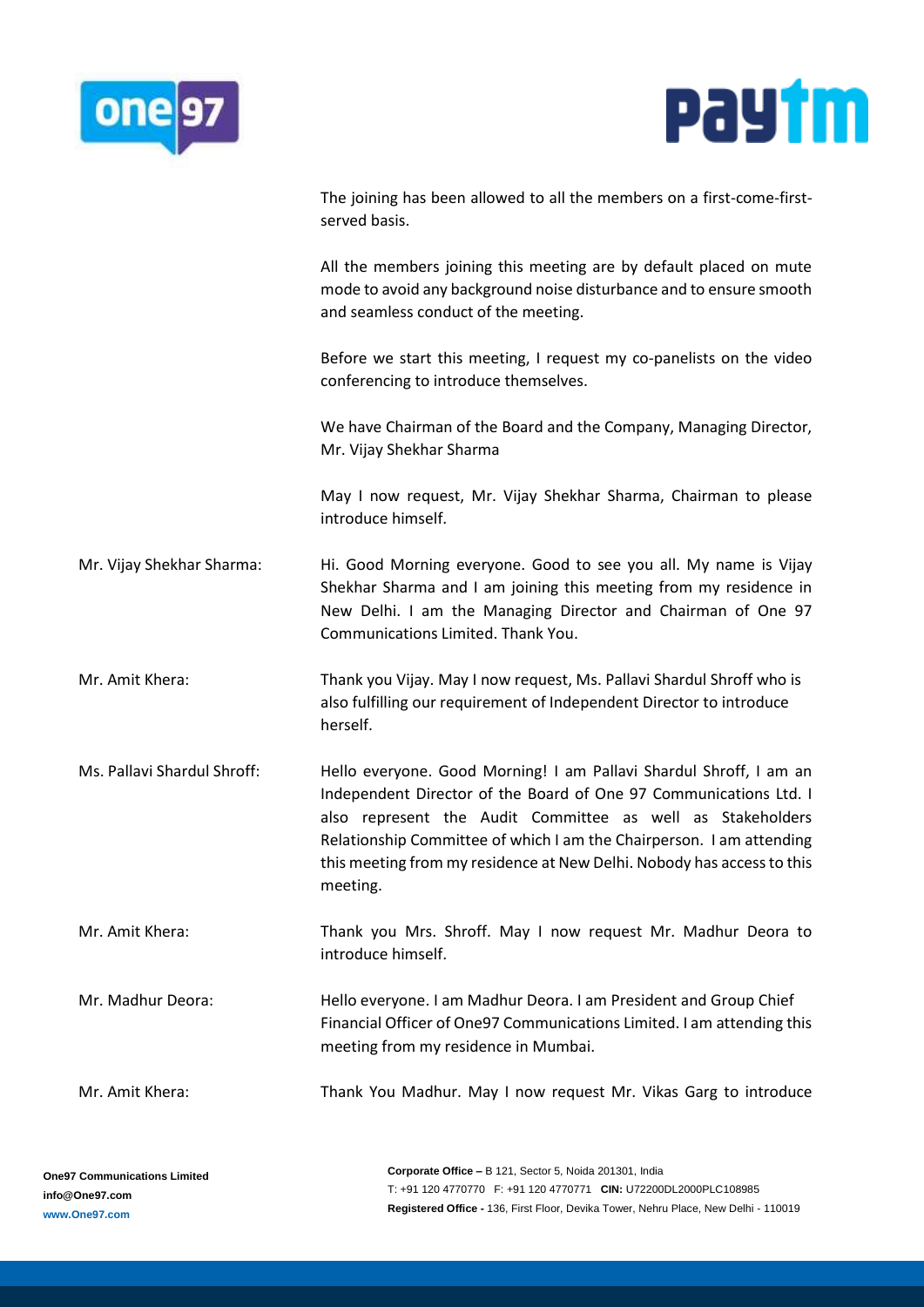



|                    | himself                                                                                                                                                                                                                                                                                                                                                                                                                                                                                             |
|--------------------|-----------------------------------------------------------------------------------------------------------------------------------------------------------------------------------------------------------------------------------------------------------------------------------------------------------------------------------------------------------------------------------------------------------------------------------------------------------------------------------------------------|
| Mr. Vikas Garg:    | Hi Everyone. Welcome to the EGM of One97 Communications Limited,<br>I am Vikas Garg. I am Chief Financial Officer of One 97 Communications<br>Ltd. I am attending this meeting from my residence in Noida.                                                                                                                                                                                                                                                                                          |
| Mr. Amit Khera:    | Thank you Vikas.                                                                                                                                                                                                                                                                                                                                                                                                                                                                                    |
|                    | Apart from them, we also have Mr. Amitesh Dutta, representing Price<br>Waterhouse Chartered Accountants LLP, Statutory Auditors, of the<br>Company. They are fulfilling compliance requirement.                                                                                                                                                                                                                                                                                                     |
|                    | Mr. Amitesh Dutta would like to represent himself.                                                                                                                                                                                                                                                                                                                                                                                                                                                  |
| Mr. Amitesh Dutta: | Good Morning Everyone. My name is Amitesh Dutta and I am partner<br>with Price Waterhouse Chartered Accountants LLP, Statutory Auditors<br>who are the Statutory Auditors of OCL. Thank you.                                                                                                                                                                                                                                                                                                        |
| Mr. Amit Khera:    | Our Secretarial Auditor from PI & Associates have also joined this<br>meeting through Video Conferencing                                                                                                                                                                                                                                                                                                                                                                                            |
|                    | The Company has taken all feasible efforts under the current<br>circumstances to enable members to participate through video<br>conferencing and vote at the EGM. I thank all the members, colleagues<br>on the panel and auditors for joining this meeting over video<br>conferencing. I hope all of you are safe and are in good health.                                                                                                                                                          |
|                    | As the Notice and Addendum thereto are already circulated to all the<br>members, with the permission of the members and permission of chair,<br>I take the Notice and Addendum of meeting as read.                                                                                                                                                                                                                                                                                                  |
|                    | Before we proceed, I wish to bring to your notice that, as required under<br>the Companies Act, 2013, the Company had provided you the facility to<br>cast your vote electronically, on all resolutions set forth in the Notice.<br>Members who have not cast their vote electronically and who are<br>participating in this meeting will have an opportunity to cast their votes<br>through the e-voting system. The voting lines will remain open for 1<br>hour after the closure of the meeting. |

Thank you very much. We now take up the resolutions as set forth in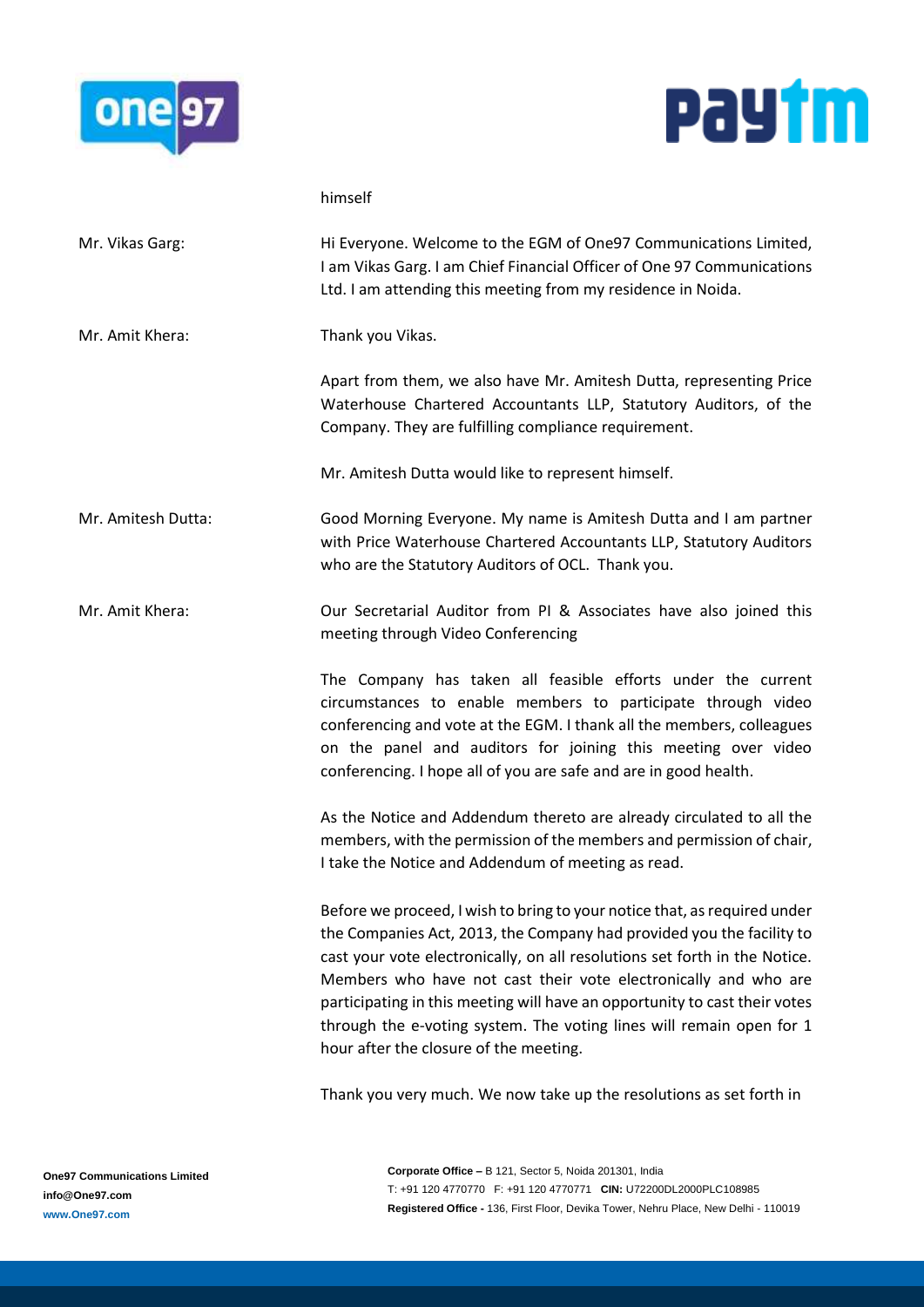



#### the Notice

## **Item No. 1 - To consider and approve raising of capital through an initial public offering of equity shares**

# **Item No. 2 - To consider and approve declassification of Mr. Vijay Shekhar Sharma from his status as promoter of the Company**

I would like to clarify here that this resolution is purely for taking on record for declassification of Mr. Vijay Shekhar Sharma as promoter of the Company

## **Item No. 3 - To consider and adopt new articles of association ("AOA") of the company**

### **Item No. 4 – To consider and adopt amendments to One97 Employee Stock Option Scheme 2019**

### **Item No. 5- To consider and adopt amendments to One97 Employee Stock Option Scheme 2008**

The text of the resolutions along with explanatory statement is provided in the Notice circulated to the members and taken as read.

Members may note that the voting on the e-voting platform provided by Link Intime will continue to be available for the next 1 hour. Therefore, members who have not cast their vote yet are requested to do so. The Board of Directors have appointed Mr. Nitesh Latwal, Practicing Company Secretary, as the scrutinizer to supervise the e-voting process. The e-voting process is being conducted by Link Intime on their platform.

Further, I will declare the results of the voting and place the results on the website of the Company that will be duly certified by scrutinizer and Chairman of the meeting and website of Link Intime. The resolutions, as set forth in the Notice, shall be deemed to be passed today subject to receipt of requisite number of votes.

Thank you all for attending the meeting with this we now consider this meeting as closed unless any panelist have any comment to share.

Mr. Vijay Shekhar Sharma: Thank you everyone for joining us. It is a privilege to see you attending our video conferencing meeting. I hope and wish that you and your family's health is safe and within a year's time period hopefully we all will be allowed to attend our meeting in person. Look forward to see you at that point of time Thank you so much.

**Corporate Office –** B 121, Sector 5, Noida 201301, India T: +91 120 4770770 F: +91 120 4770771 **CIN:** U72200DL2000PLC108985 **Registered Office -** 136, First Floor, Devika Tower, Nehru Place, New Delhi - 110019